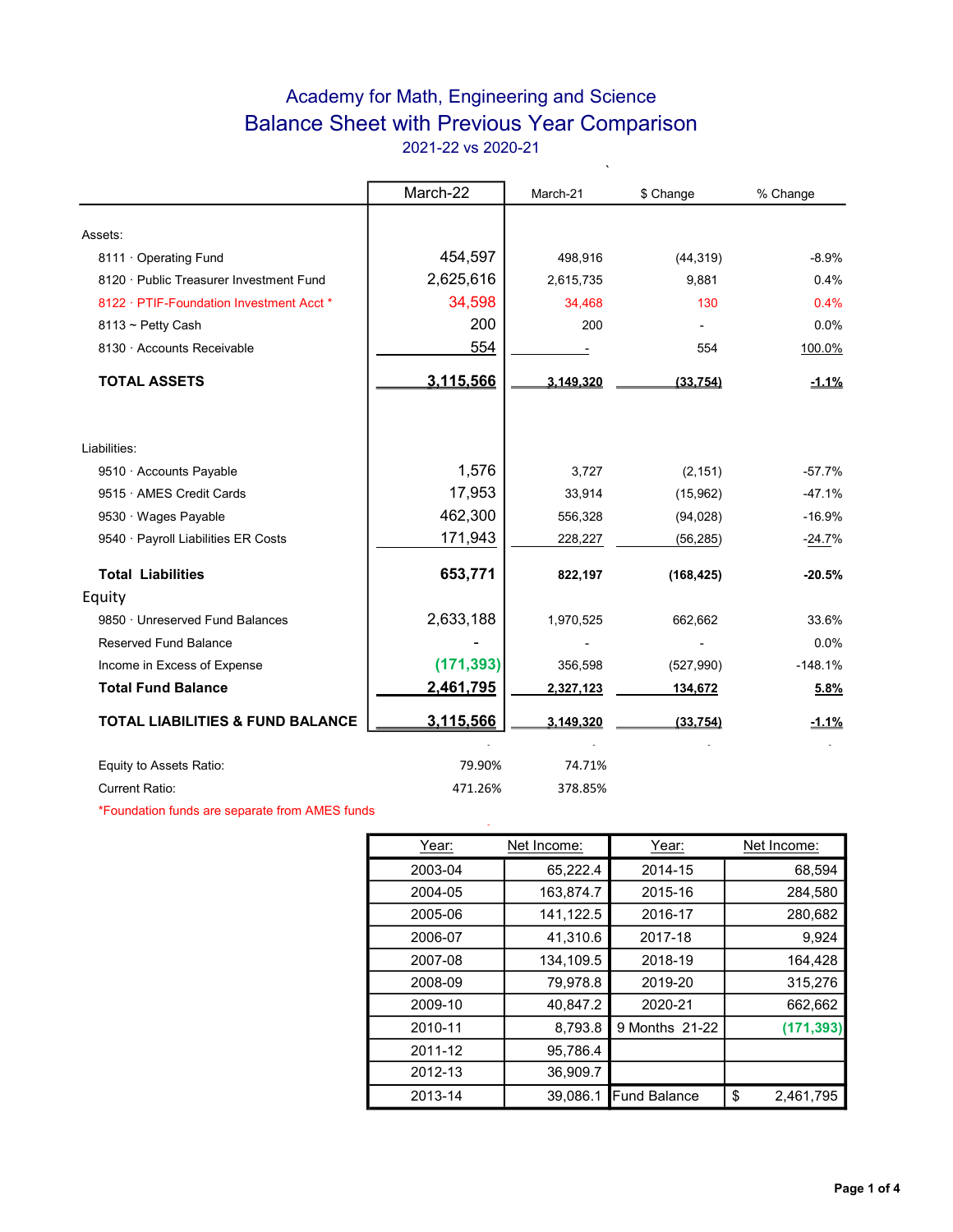#### Academy for Math, Engineering and Science Income & Expenditure Yearly Summary vs Budget July 2021 - June 2022

|                                         | 9 Months of<br><b>Actuals</b> | 9 Months of<br><b>Budget</b> | <b>Difference</b> | % of Budget<br>Recevied/Spent | General<br><b>Funding</b> | Categorical<br>(Spending<br>Restricted) |
|-----------------------------------------|-------------------------------|------------------------------|-------------------|-------------------------------|---------------------------|-----------------------------------------|
| <b>Income/Funding Sources</b>           |                               |                              |                   |                               |                           |                                         |
| 1510 · Interest Income                  | 7,289                         | 8.250                        | (961)             | 88.35%                        | 7,288.54                  |                                         |
| 1510 · Interest Income Foundation*      | 96                            | 120                          | (24)              | 79.74%                        | 95.69                     |                                         |
| 1720 · Rentals, Sales or Admissions     | 3,129                         | 3,638                        | (509)             | 86.02%                        | 3,129.00                  |                                         |
| 1920 $\cdot$ Donations                  | 19,912                        | 23,074                       | (3, 162)          | 86.29%                        | 19,911.87                 |                                         |
| 1920 · Donations Foundation*            | 0                             | 750                          | (750)             | 0.00%                         |                           |                                         |
| 1940 · Student Fees                     | 92,946                        | 75.000                       | 17,946            | 123.93%                       | 92,945.56                 |                                         |
| $1990 \cdot$ Other                      | 4,587                         | 6,843                        | (2, 257)          | 67.02%                        | 4,586.60                  |                                         |
| AMES to SP ED and CTE (MOE)             |                               |                              |                   |                               |                           |                                         |
| <b>State Funds</b>                      | 3,325,499                     | 3,393,599                    | (68, 101)         | 97.99%                        | 2,849,359.80              | 476,138.81                              |
| <b>Federal Funds</b>                    | 0                             | 211,950                      | (211, 950)        | 0.00%                         |                           |                                         |
| <b>Total Income/Funding</b>             | 3,453,456                     | 3,723,224                    | (269, 768)        | 92.75%                        | 2,977,317.06              | 476,138.81                              |
| <b>'Expenditures by Function</b>        |                               |                              |                   |                               |                           |                                         |
| $1000 \cdot$ Instruction                | 2,558,447                     | 2,502,835                    | (55, 612)         | 102.22%                       | 1,786,115.92              | 772,331.45                              |
| 2100 · Supporting Services - Students   | 140,345                       | 219,640                      | 79,295            | 63.90%                        | 66,273.15                 | 74,071.67                               |
| 2200 · Instructional Staff Support Serv | 6,827                         | 2.901                        | (3,926)           | 235.31%                       | 6,827.42                  |                                         |
| 2300 · Board Administration             | 9,594                         | 12.335                       | 2,741             | 77.78%                        | 9,593.52                  |                                         |
| 2400 · School Administration            | 346,514                       | 353,122                      | 6,608             | 98.13%                        | 344,781.17                | 1,733.16                                |
| 2500 · IT & Business Support Serv       | 160,983                       | 181,422                      | 20,439            | 88.73%                        | 144,279.52                | 16,703.28                               |
| 2600 · Building Operation & Maintenance | 78,631                        | 71,872                       | (6,759)           | 109.40%                       | 40,631.44                 | 38,000.00                               |
| $2700 \cdot$ Transportation             | 323,507                       | 212,437                      | (111,070)         | 152.28%                       | 298,014.34                | 25,492.68                               |
| Foundation*                             | 0                             | 0                            | $\Omega$          |                               |                           |                                         |
| <b>Total Expenditures</b>               | 3,624,849                     | 3,556,565                    | (68, 284)         | 101.92%                       | 2,696,516.48              | 928,332.24                              |
|                                         |                               |                              |                   |                               |                           |                                         |
| <b>Income in Excess of Expenditure</b>  | (171, 393)                    | 166,659                      | (338,052)         |                               | 280,800.58                | (452, 193.43)                           |
|                                         | 0.00                          |                              | 0.00              |                               |                           |                                         |

\*Foundation funds are separate from AMES funds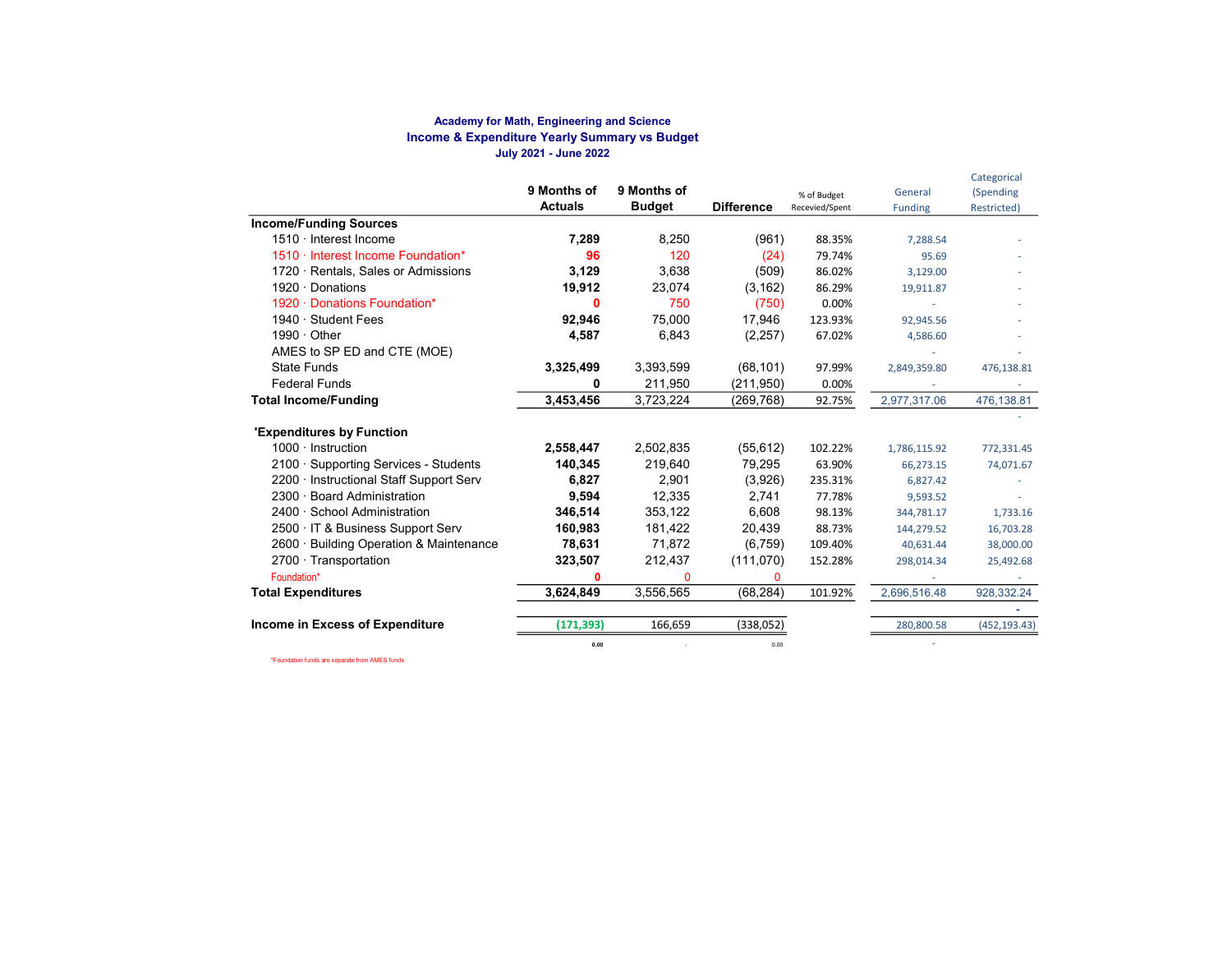### Academy for Math, Engineering and Science Monthly Income & Expenditure Fiscal Year 2021-2022 (by Function)

|                                                | <b>Jul-21</b> | Aug-21   | Sep-21                   | Oct-21  | <b>Nov-21</b> | Dec-21  | <b>Jan-22</b> | Feb-22  | <b>Mar-22</b> | Apr-22                   | <b>May-22</b>            | <b>Jun-22</b>            | <b>YTD Actual</b> |
|------------------------------------------------|---------------|----------|--------------------------|---------|---------------|---------|---------------|---------|---------------|--------------------------|--------------------------|--------------------------|-------------------|
| <b>Income</b>                                  |               |          |                          |         |               |         |               |         |               |                          |                          |                          |                   |
| 1510 · Interest Income                         | 801           | 730      | 686                      | 737     | 749           | 823     | 869           | 954     | 938           |                          |                          |                          | 7,289             |
| Interest Income Foundation*<br>$1510 -$        | 11            | 10       | 9                        | 10      | 10            | 11      | 11            | 13      | 12            |                          |                          |                          | 96                |
| Rentals, Sales or Admissions<br>$1720 -$       | 110           | 169      | 61                       | 75      | 1,680         | 120     | 69            |         | 845           |                          |                          | $\overline{\phantom{a}}$ | 3,129             |
| 1920 · Donations                               | 650           | 792      | 525                      | 1,162   | 7,313         | 2,092   | 6,645         | 697     | 36            |                          |                          | $\overline{\phantom{a}}$ | 19,912            |
| Donations Foundation*<br>1920                  |               |          |                          |         |               |         |               |         |               |                          |                          |                          |                   |
| 1940 · Student Fees                            | 30,044        | 49.147   | 2,553                    | 6.575   | 3,671         | 60      | 80            | 476     | 341           |                          |                          |                          | 92,946            |
| 1990 · Other                                   | 249           | 25       | $\overline{\phantom{a}}$ | 380     | 86            | 3,844   |               | 3       |               |                          |                          | $\overline{\phantom{a}}$ | 4,587             |
| State Funds                                    | 434,450       | 351,068  | 349,351                  | 380,472 | 354,746       | 345,800 | 340,410       | 331,012 | 438,190       |                          |                          | $\overline{a}$           | 3,325,499         |
| <b>Federal Funds</b>                           |               |          |                          |         |               |         |               |         |               |                          |                          | $\overline{\phantom{a}}$ |                   |
| <b>Total Income</b>                            | 466,314       | 401,941  | 353,185                  | 389,410 | 368,254       | 352,751 | 348,085       | 333,155 | 440,361       |                          |                          | $\overline{\phantom{a}}$ | 3,453,456         |
|                                                |               |          |                          |         |               |         |               |         |               |                          |                          | $\overline{a}$           |                   |
| <b>Expenditure</b>                             |               |          |                          |         |               |         |               |         |               |                          |                          |                          |                   |
| 1000 · Instruction                             | 264,298       | 232,001  | 399,053                  | 229,075 | 343,668       | 200,008 | 205,980       | 220,715 | 463.650       |                          |                          | $\overline{\phantom{a}}$ | 2,558,447         |
| 2100 · Supporting Services - Students          | 19,751        | 19,871   | 13,549                   | 16,522  | 16,327        | 13,599  | 13,447        | 13,833  | 13,447        |                          |                          |                          | 140,345           |
| Instructional Staff Support Serv<br>2200       |               | 75       | 437                      |         | 1,816         |         | 932           | 3,453   | 115           |                          |                          | $\overline{\phantom{a}}$ | 6,827             |
| $2300 -$<br><b>Board Administration</b>        |               |          | 96                       | 88      | 9,358         |         | 52            |         |               |                          |                          | $\overline{\phantom{a}}$ | 9,594             |
| 2400 · School Administration                   | 39,047        | 41,035   | 38,957                   | 36,386  | 43,702        | 36,277  | 36,687        | 36,277  | 38,147        |                          |                          | $\overline{a}$           | 346,514           |
| 2500 Central & Business Support Serv           | 17,402        | 19.323   | 17,634                   | 18,421  | 19.097        | 17,343  | 17.181        | 16.636  | 17,947        |                          |                          |                          | 160,983           |
| 2600 Operation & Maintenance                   | 839           | 1,077    | 19,778                   | 707     | 17.295        | 142     | 18            | 247     | 38,528        |                          |                          | $\overline{\phantom{a}}$ | 78,631            |
| 2700 · Transportation                          | 2,432         | 35,539   | 70,130                   | 35,991  | 35,955        | 35,865  | 35,325        | 35,865  | 36,405        |                          |                          |                          | 323,507           |
| Foundation*                                    |               |          |                          |         |               |         |               |         |               |                          |                          |                          |                   |
| <b>Total Expenditure</b>                       | 343,769       | 348,919  | 559,633                  | 337,190 | 487,218       | 303,234 | 309,621       | 327,026 | 608,238       | $\overline{\phantom{a}}$ | $\overline{\phantom{a}}$ | $\sim$                   | 3,624,849         |
|                                                |               |          |                          |         |               |         |               |         |               |                          |                          | $\overline{\phantom{a}}$ |                   |
| Income in Excess of Expenditure                | 122,545       | 53,021   | (206, 448)               | 52,220  | (118, 964)    | 49,516  | 38,464        | 6,129   | (167, 877)    |                          |                          | $\sim$                   | (171, 393)        |
| *Foundation funds are separate from AMES funds |               | $\Omega$ |                          |         |               |         |               | (0)     |               |                          |                          |                          |                   |